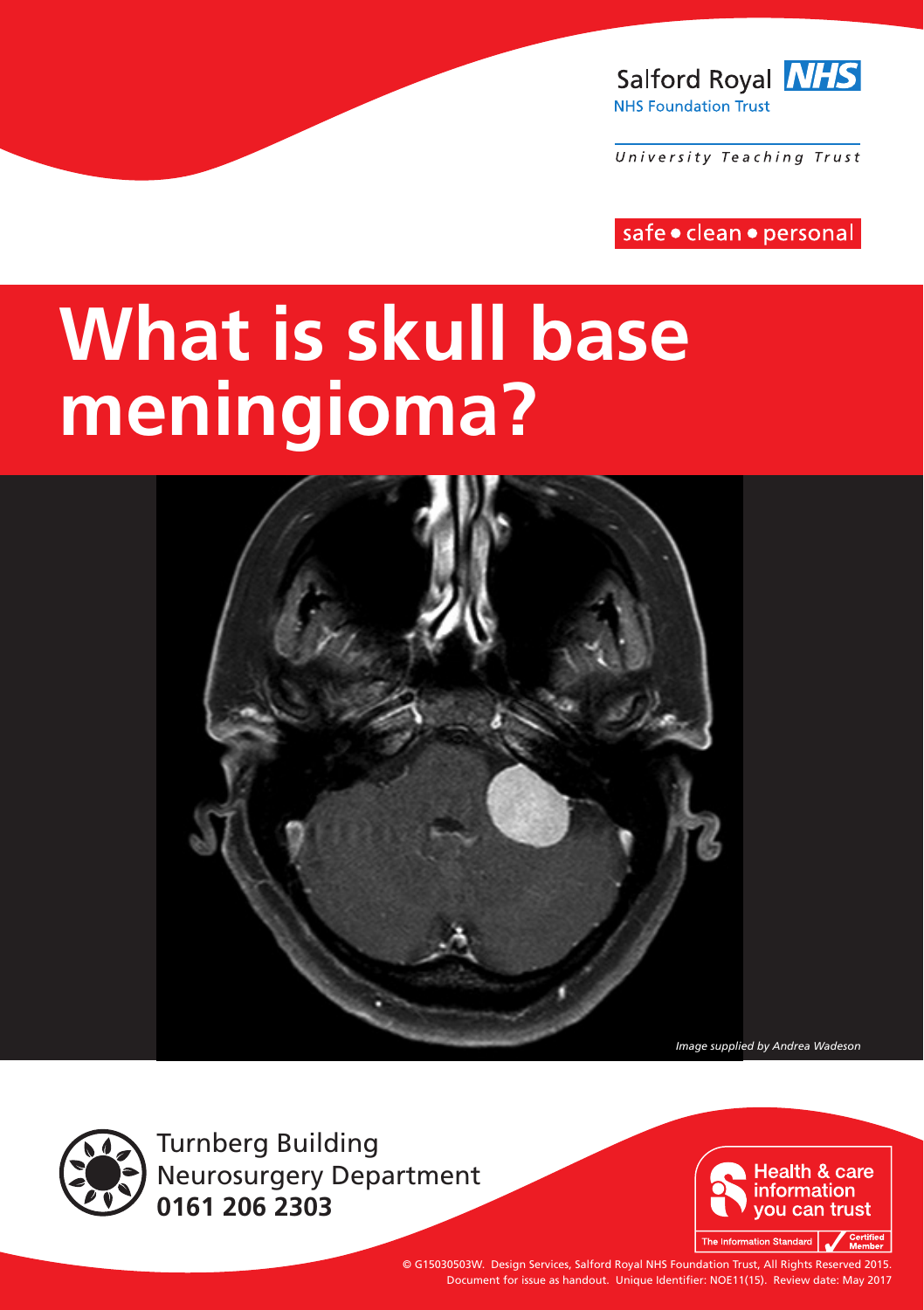You have been diagnosed with a skull base meningioma.

This is a benign (non cancerous) tumour that arises from the protective lining of the brain (the meninges) at the base of the skull

There are many different areas that these tumours can arise from within the skull base and your surgeon or specialist nurse will give you more details about your specific tumour.

The vast majority of meningiomas are slow growing with an average growth rate of 1-2mm per year. Some do not grow at all.

It is understood that meningiomas make up at least one quarter of primary brain tumors. Meningiomas do not spread to other areas of the body.

Meningiomas are rare tumours but the prevalence is thought to be 1:38,000.

They are found more frequently in women and in people over 40 though some patients under this age will be diagnosed with a meningioma.

#### **What has caused your meningioma**

As with most brain tumours, the cause of meningioma is almost always unknown. A small number of patients may develop a meningioma following radiotherapy to the brain/head. This is rare and happens many years after radiotherapy treatment.

Another potential but uncommon cause could be a genetic condition. Your surgeon will discuss your specific case with you.

#### **What are the symptoms?**

Symptoms vary depending on the location of the tumour. Not all patients will have symptoms and some tumours may have been found incidentally during routine scanning for another complaint.

Many symptoms relate to compression of cranial nerves as they pass through the skull base.

- **Common symptoms include:**
- $\bullet$  Imbalance
- **e** Hearing loss
- **Changes or deterioration in** vision
- **Change or loss of smell**
- $\bullet$  hanges in facial sensation or, less commonly, movement
- **•** Swallowing difficulty
- **Change in voice sounds**

Less commonly patients may experience symptoms such as headache, poor co-ordination, change in personality, confusion and memory loss and seizures.

#### **What tests will I have?**

Diagnosis of a meningioma is usually made from a scan. This may be a CT scan (a computerized tomography scan) or an MRI scan (a magnetic resonance imaging scan).

Dependant on your symptoms, you may also be sent for other investigations such as blood test, visual tests, hearing tests or a small camera to look at your throat. Each test will be explained in full if required.

As the majority of the tumours are slow growing there is often no need to carry out further investigation as a matter of urgency.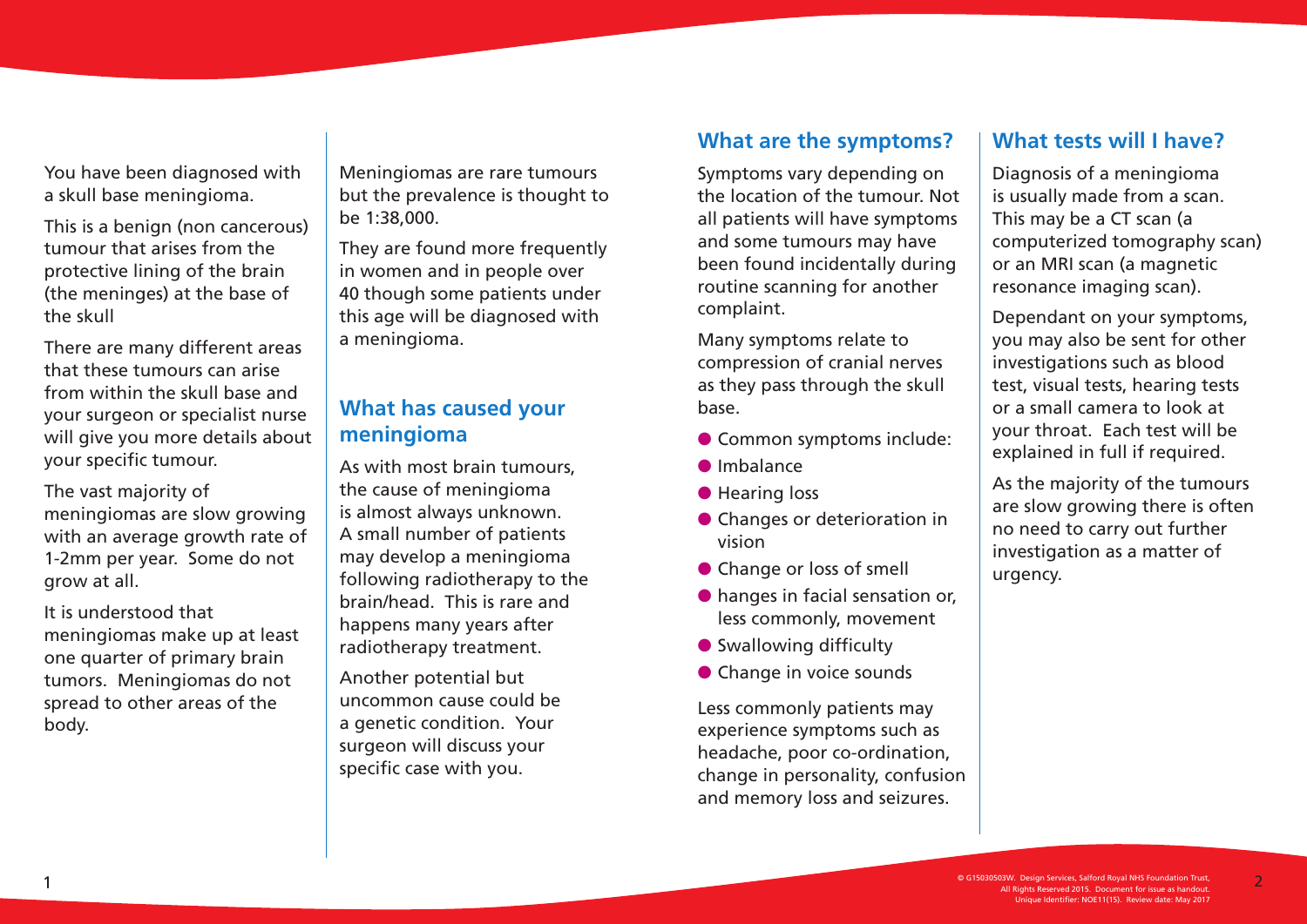#### **What are the treatment options?**

Treatment varies according to individual circumstances such as tumour size, growth, location, symptoms and your health.

There are three treatment options which will be considered for any meningioma:

- 1. Active monitoring with follow-up scans
- 2. Surgery
- 3. Radiotherapy

Such treatment options will always be discussed in a multidisciplinary team (MDT) meeting, although the final decision is always one which will be decided by you in conjunction with your treating team.

The MDT (multidisciplinary team) meets every 2 weeks to discuss each individual case. This means that you will get the benefit of many expert opinions as to the appropriate treatment for you. More information about our MDT can be found in the separate patient information leaflet about it.

Some patients may be appropriate for continued observation and may have periodic scanning with a CT or MRI scan. This may be because your tumour is stable (not growing), you have no symptoms or because surgery or radiotherapy would not be beneficial. Your surgeon will discuss this with you in more detail.

Surgery is often the first mode of management for meningioma. Surgery is very different dependant on where your tumour is and the risks of surgery are likely to vary dependant on approach and tumour location.

Anterior skull base meningiomas (those at the front of the head) are likely to be approached via an incision around the hairline of your forehead. This may be right along the hairline (from one side of the forehead to the other) or part way across.

Your surgeon or specialist nurse will discuss this in greater detail if you wish.

Symptoms and risks of this approach also vary but may include changes in vision, smell, taste, hormone function, swelling around the forehead and eyes, seizures and potential changes to personality. Many symptoms are temporary and many are low risk but your surgeon will discuss these in greater detail.

Some anterior skull base meningiomas can be accessed through the nose (transphenoidally). This is carried out via an endoscope passed up the nose and is minimally invasive.

It is generally carried out by a neurosurgeon and an ENT (ear, nose and throat) surgeon, working jointly. Many patients will be able to go home 2-3 days after surgery.

Symptoms and risks are similar to those described above though many patients also find they have nasal and sinus congestion for a few weeks following surgery. You will be given a nasal spray and pain medication to aid this.

Meningiomas in the posterior skull base (toward the back of your head) are likely to be approached via an incision behind or above the ear or toward the back of the head itself. Again, your specific approach will be discussed with you.

Symptoms and risks of this approach also vary but may include changes to balance, hearing, facial movement, facial sensation, coordination, swallow and voice. Again, symptoms are often temporary and low risk but will be discussed specifically with you.

*continued page 5*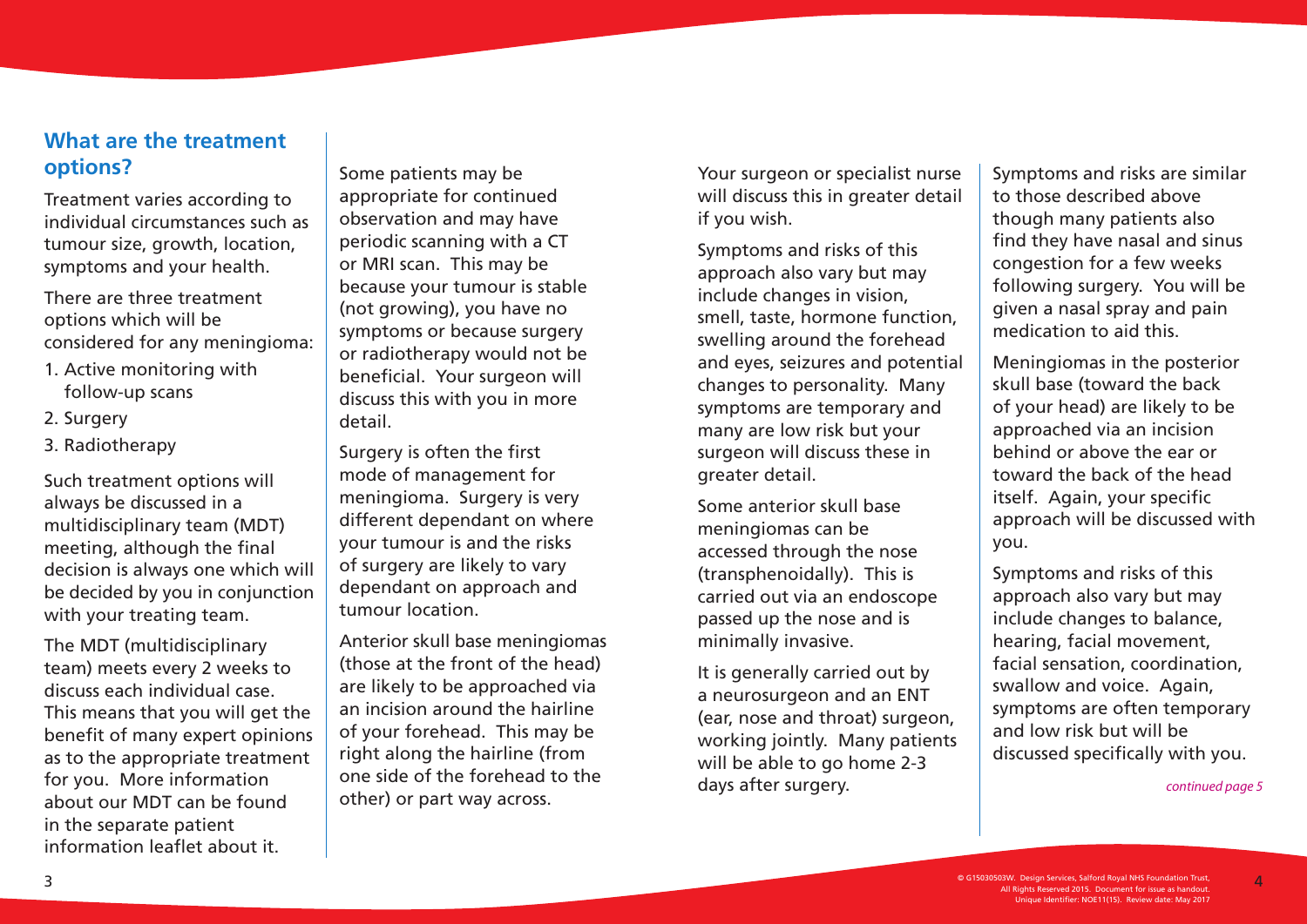With any surgical approach there may be some more significant risks of bleed, stroke, blood clot next to the brain or death. These risks are usually very small (1% or less) and the surgeon will discuss your individual case and associated risks.

There is also a small risk associated with the fluid that cushions the brain (CSF) leaking from your wound, nose or ear after surgery. This occurs in around 3-4% of cases and should be dealt with quickly. Whilst on the ward, the team will observe for leaking. We will also give you instruction on what to do if this occurs at home and who to contact.

Rarely, this leak can lead to an infection within the fluid and affect the lining of the brain. This is called meningitis and is usually treated successfully with intravenous antibiotics but you may feel unwell with headaches, sickness and feeling very tired for several days.

There are also risks of wound infection which occur in around 1-2% of patients. Again, this can usually be treated relatively quickly with intravenous antibiotics.

Any complication will extend you recovery period though we will continue to discuss this with you throughout your stay.

Most patients will stay in hospital between 4-8 days depending on surgical approach. All patients will spend at least one night on the high dependency ward where you will have lots of wires and tubes attached.

This is just so that we can monitor you closely and may include a catheter (a tube to take your urine away), a fluid drip and wires to measure your pulse and blood pressure. You will have a dressing or a bandage on your head.

 It is vital that we observe you closely at first and will be waking you and asking you questions very regularly over the first day or so.

Once the team is happy that you are stable, usually the day after surgery, you can be moved to a general neurosurgical ward where your recovery will continue. Though you may feel very tired, nauseous or have a headache we will encourage you to get out of bed with the staff of physiotherapist as soon as possible.

You should be able to eat and drink as you feel able unless you have any swallowing difficulties. This will be discussed with you.

Generally patients are starting to feel better after 2-3 days and are able to manage their own hygiene and mobility needs.

We would expect you to be able to go home once you are mobile independently and your medical needs are stable.

Some patients may require ongoing rehabilitation on another ward or in a hospital closer to home. This will be discussed as necessary.

It is very common to be tired for several weeks or even months after the surgery though generally patients are able to get back to a good level of activity within 3-4 months.

If you have any of the symptoms described previously your surgeon or specialist nurse will discuss the expectations of recovery with you specific to your case.

It is important to return to normal activity slowly over a 5-6 weeks period. This means you should refrain from strenuous activity such as lifting heavy objects, bending excessively or straining.

*continued page 7*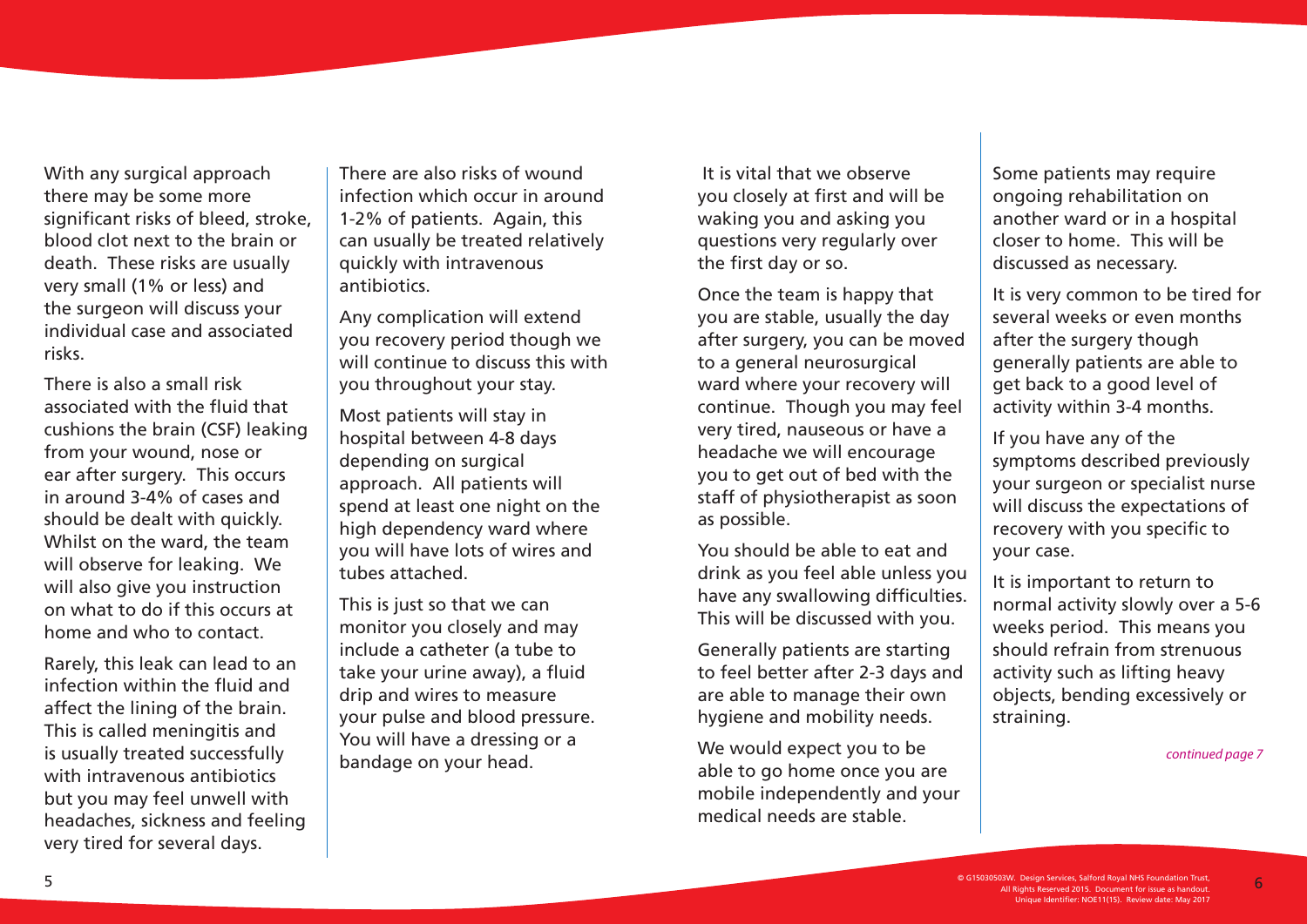You should try to do very little in the first 2 weeks with a gradual re-introduction of gentle activity such as walking over the following few weeks.

Driving will be discussed on an individual basis and you may need to take a period of time off driving. You may also need to let the DVLA know.

We would advise that you return to work after 3 months though feel free to discuss this with your team.

Radiotherapy can be given to patients either as a primary treatment for their tumour (without prior surgery) or after surgery if this is necessary. Your surgeon will discuss your specific treatment plan with you.

The aim of radiotherapy is to stop the DNA in the cells from reproducing whilst limiting damage to surrounding structures.

It does not take the tumour away but should stop it from growing further. It is highly successful at controlling meningiomas after surgery but not all patients will require radiotherapy following tumour removal. This is usually only appropriate for patients whose meningioma is atypical on histology.

Control of meningiomas with radiotherapy alone is still very successful but may only be appropriate for patients where surgery can not be carried out. This will be discussed with you in clinic. We have specialist clinical oncologists who plan and manage patients requiring radiotherapy.

The type of radiotherapy that you receive will be dependant on your specific circumstances.

Fractionated IMRT radiotherapy works by dividing up of the radiation dose. Meningiomas are normally treated with between 30 and 33 fractions

which are given daily, five days a week, over six weeks. This dosage means there is a higher chance of the tumour cells being hit by the radiation when they are most vulnerable i.e. when they are dividing, and it also gives the normal cells a chance to recover between treatments, so a higher total dose can be given than in just a single treatment.

Stereotactic radiosurgery (SRS) is radiotherapy that can be given as a single treatment or occasionally as a number of treatments when it is known as fractionated SRS.

The machine used to deliver the radiotherapy produces high energy x-ray photons which can be delivered in a very accurate way. The machine only produces radiation when it is actually switched on so there is little radiation hazard associated with these machines. SRS is not appropriate for all patients due to the location of your tumour and the effect of the high volume of radiation on structures such as the optic nerve and brainstem. Your specific case will be discussed with you.

There are side effects of radiotherapy which may vary dependant on tumour location. They are usually minimal and most patients can continue normal activity through the treatment.

You may experience tiredness for several weeks after treatment. You may have some hair loss though this only occurs in the treated area and normally is not permanent.

You may have some nausea but this is can be controlled with medication.

*continued page 9*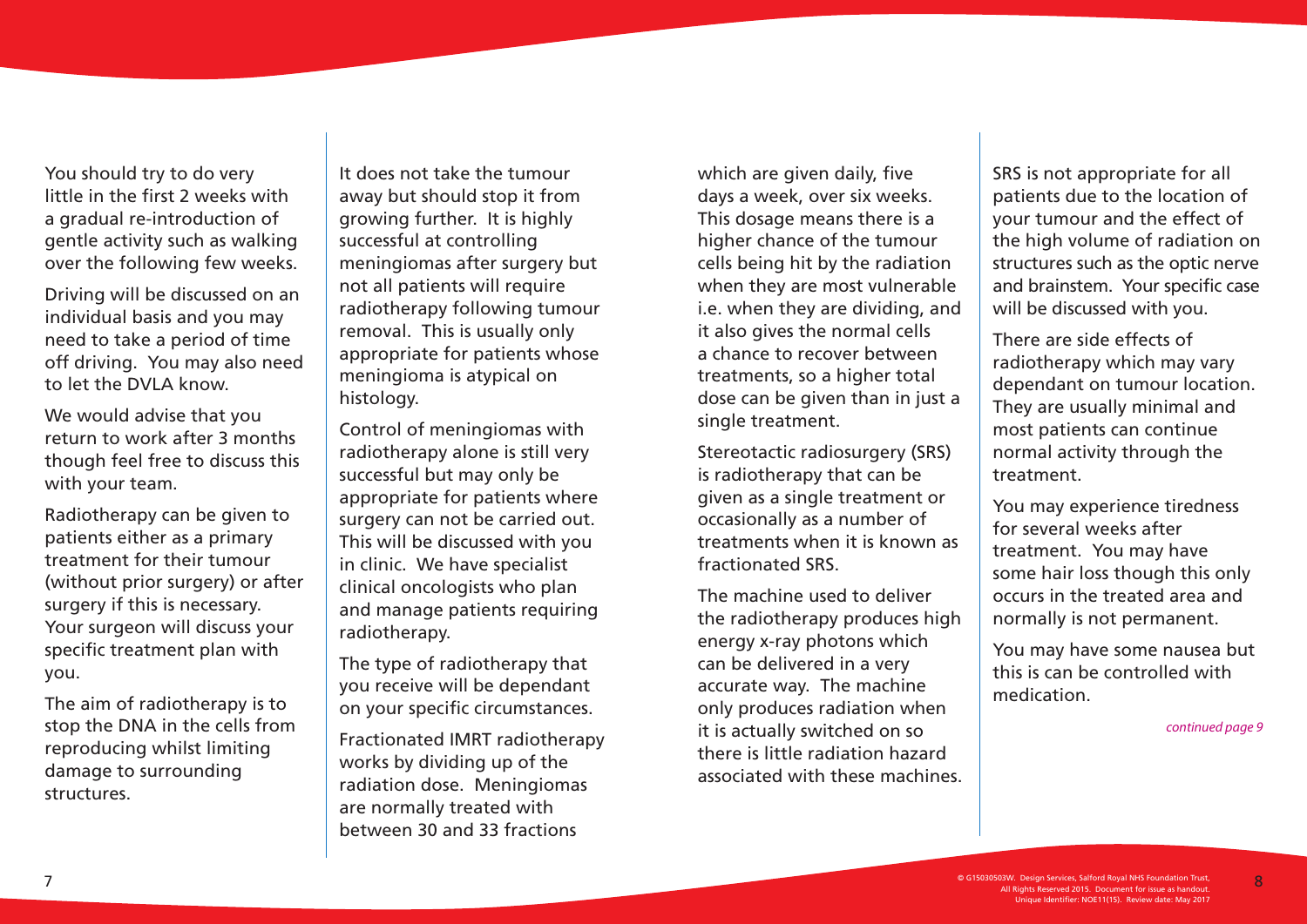Later side effects some time after treatment can include radiotherapy induced tumours elsewhere within the head the risk of this is very low and is thought to be about 1% for every 10 years of life after treatment.

There are also risks to structures which may be affected by the radiation beams if they are within close proximity of the tumour.

This will vary according to location of tumour but can include visual change, loss of balance, facial weakness or sensory loss, and hormonal changes.

Most patients recover quickly from radiotherapy and do not require and ongoing care.

It is envisaged that you will be able to get back to a normal level of activity within a few weeks of treatment. Driving will be discussed on an individual basis.

We want you to feel supported throughout your journey and it is important that you feel confident to contact the team for advice or support.

## **Who to contact?**

Andrea Wadeson Skull Base Specialist Nurse

# **80161 206 2303**

*andrea.wadeson@srft. nhs.uk*

Alternatively, you can contact the appropriate secretary:

#### Jane Riley

Secretary to Mr Rutherford **80161 206 0119** 

#### Alison Dapoto

Secretary to Professor King **80161 206 5541** 

Melanie Hellawell Secretary to Miss Ward **80161 206 8340** 

## Kimberley Harrison Secretary to Mr Gnanalingham **80161 206 4340**

There is also a support group which we can give you a separate leaflet for.

## BASIC - Brain and Spinal Injuries Charity

Can offer support to patients and relatives undergoing treatment for meningioma

# 0870 750 0000



 $\overline{\mathbf{5}}$  554 Eccles New Rd, Salford, M5 5AP

#### Meningioma UK

Is a very useful website that offers information on meningiomas and their management.

## **801787 374 084**

- *enquiries@meningiomauk. org*
- *http://www.meningiomauk. org/facts.html*

#### **Notes**